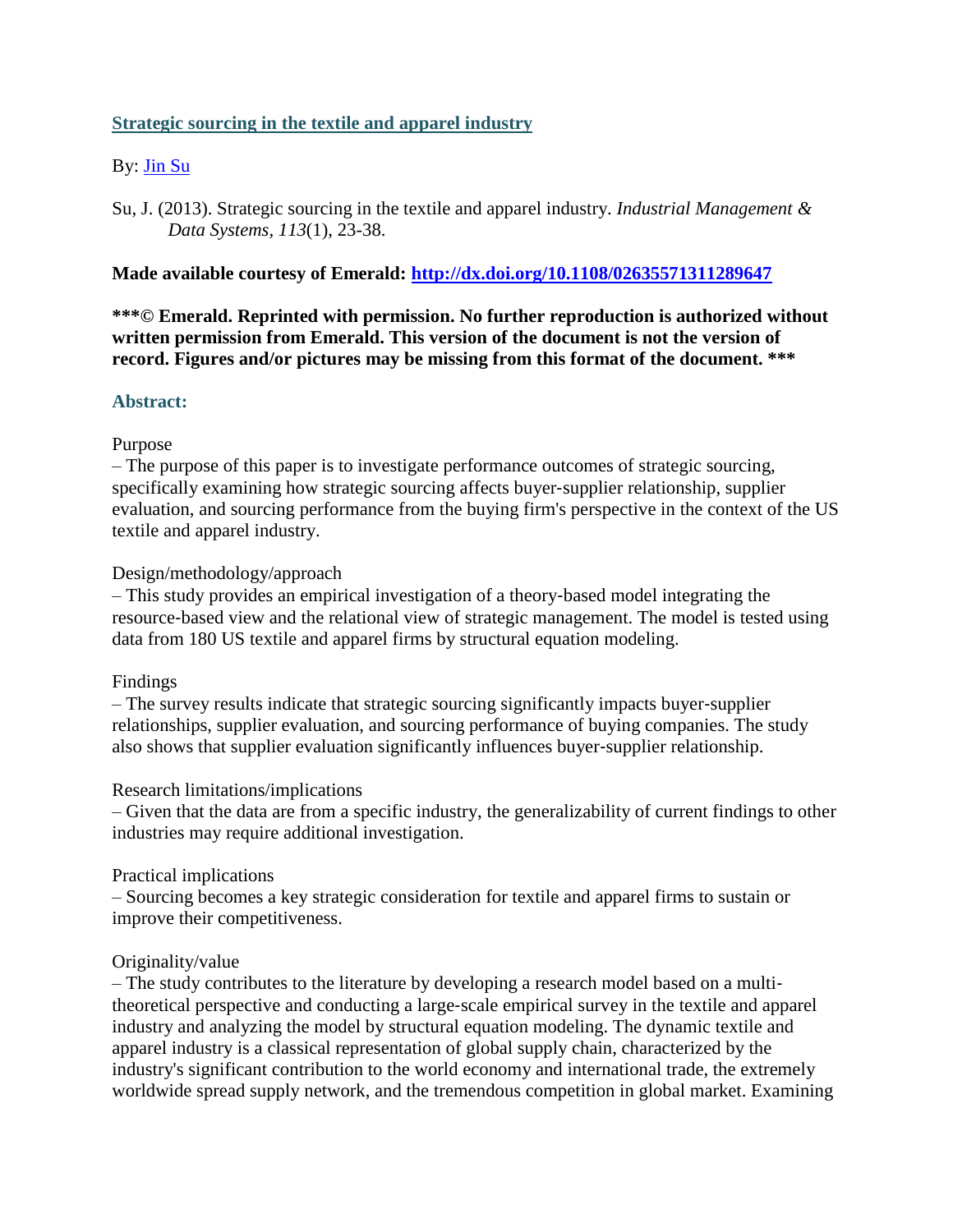strategic sourcing's influences in this important industry provides many valuable implications for industrial practitioners.

**Keywords:** United States of America | Textile industry | Buyers | Suppliers | Channel relationships | Sourcing | Buyer‐supplier relationship | Performance | Strategic sourcing | Supplier evaluation | Textile and apparel

# **Article:**

## **1. Introduction**

Strategic sourcing in the textile and apparel industry has received increasing attention over the last decade due to two important developments. First, textile and apparel firms have increasingly been competing in dynamic and complex world marketplace, considering continual changes and uncertainties in product availability, prices, and competition (MacCarthy and Jayarathne, 2012; Bruce and Daly, 2011; Kumar and Arbi, 2008; Åkesson et al., 2007). Second, the prominence of effectively managing global textile and apparel supply chain has increased. Business managers are thinking of new strategies and implementing new practices to increase firm performance.

The textile and apparel industry is a classical representation of global supply chain, which is characterized by the significant contribution to world economy and international trade, the numerous steps and the diverse activities in the chain, the extremely worldwide spread supply network, the tremendous competition in global market, the varying product and quality specifications being managed and the volatility of consumer preferences (MacCarthy and Jayarathne, 2012; Bruce and Daly, 2011; Abernathy et al., 2006). The textile and apparel industry not only includes industrial segments of fiber, fabric, and apparel production, but also consists of marketing, distribution, and retail operations of apparel and textile products. The nature of the textile and apparel industry and the increased pressures from fickle consumers and uncertain business environment are making more and more firms to recognize the strategic role that sourcing can play in achieving sustainable competitive advantage (MacCarthy and Jayarathne, 2012; Bruce and Daly, 2011; Kumar and Arbi, 2008). One method of improving a firm's competitiveness in managing the globally extended textile and apparel supply chain is through the strategic approaches to worldwide suppliers. Going far beyond cost considerations, sourcing decisions affect the production, marketing, distribution and financial strategies that a firm can put into effect. Top management in textile and apparel firms are developing and implementing more proactive sourcing strategies to deal with environmental changes, risks and uncertainties.

The objective of this paper is to investigate the role of strategic sourcing in improving textile and apparel firms' performance, specifically the effect of strategic sourcing on buying firm's buyersupplier relationship, supplier evaluation, and sourcing performance. In the following section, the relevant literature review is presented; then, the research conceptual framework and the hypotheses are developed. Subsequently, the research methodology is described, followed by the data analysis and results. The paper discusses the results and implications in Section 6. Finally, the paper provides conclusions and future study directions.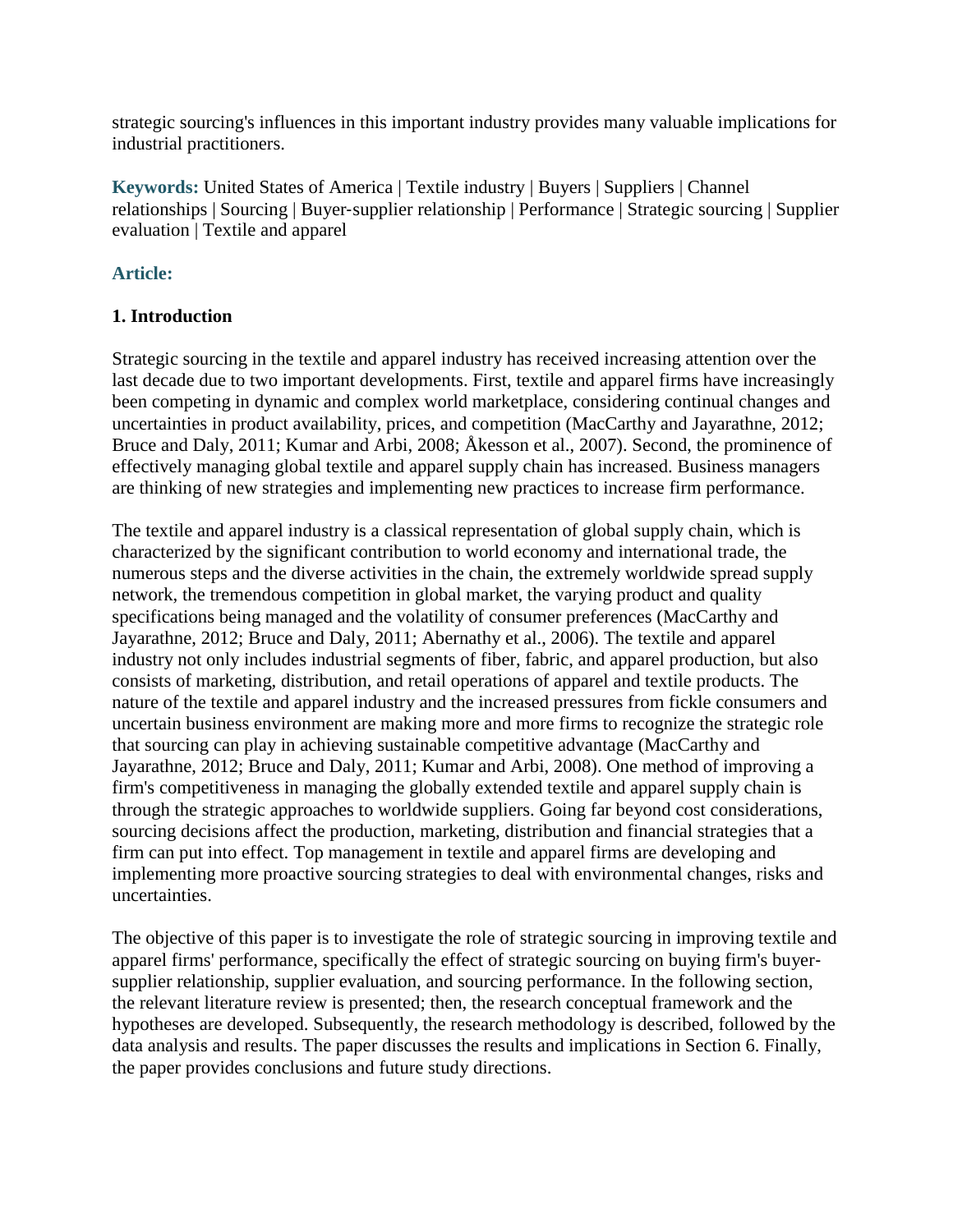## **2. Literature review**

This section presents the literature on the theoretical background of this study and the research constructs, specifically strategic sourcing, buyer‐supplier relationship, and supplier evaluation.

## *2.1 Theoretical background*

Previous research suggests that strategic sourcing and buyer-supplier relationship are multifaceted phenomena that can only be explained by a multi-theoretical perspective. Terpend et al. (2008) advocate that future research needs to recognize the limitations of a single theoretical perspective and adopt a multidimensional view to explain how buyer practices and the influence of buyer‐supplier mutual efforts. In reviewing the body of literature, we utilize multiple‐theory studies, including specifically the resource‐based view (RBV) and the relational view.

### *2.1.1 Resource*‐*based view*

The RBV theory (Barney, 1996; Wernerfelt, 1984) focuses on explaining how firm‐specific resources and capabilities characterized by value, rareness, imitability, and non‐substitutability form the basis of sustained competitive advantage. A firm's resources include tangible and intangible assets and capabilities such as employment of skilled personnel, trade contacts, in‐ house knowledge of technology, efficient procedures, etc. (Barney, 1996; Wernerfelt, 1984). From a theoretical perspective, strategic sourcing is viewed by top management as an important resource of a firm which can be utilized to create or develop the firm's unique and inimitable resources and capabilities to maintain or increase the firm's competitiveness (Dobrzykowski et al., 2010; Shook et al., 2009; Chen et al., 2004).

### *2.1.2 Relational view of strategic management*

The increasing importance of strategic role of purchasing in supply chain management and the rapid growth of strategic buyer‐supplier relationships across many industries has attracted a great deal of scholarly attention to recognize the issue of how relational competencies generate sustainable strategic advantage (Chen et al., 2004). Dyer and Singh (1998, p. 660) argue that "an increasingly important unit of analysis for understanding competitive advantage is the relationship between firms". The relational view of strategic management argues that firms should view their ability to manage their inter-organizational relationships as a strategic resource for building strategic advantage (Cousins et al., 2008; Paulraj et al., 2008; Dyer and Singh, 1998). Relational view highlights the idea that inter‐organizational relationships potentially provide a firm with access to key resources from its environment. Strategic sourcing requires a long-term orientation and may ultimately create collaborative advantage and bring about greater benefits of collaborative advantage than a traditional non‐strategic sourcing based approach to competition (Chen et al., 2004).

### *2.2 Strategic sourcing*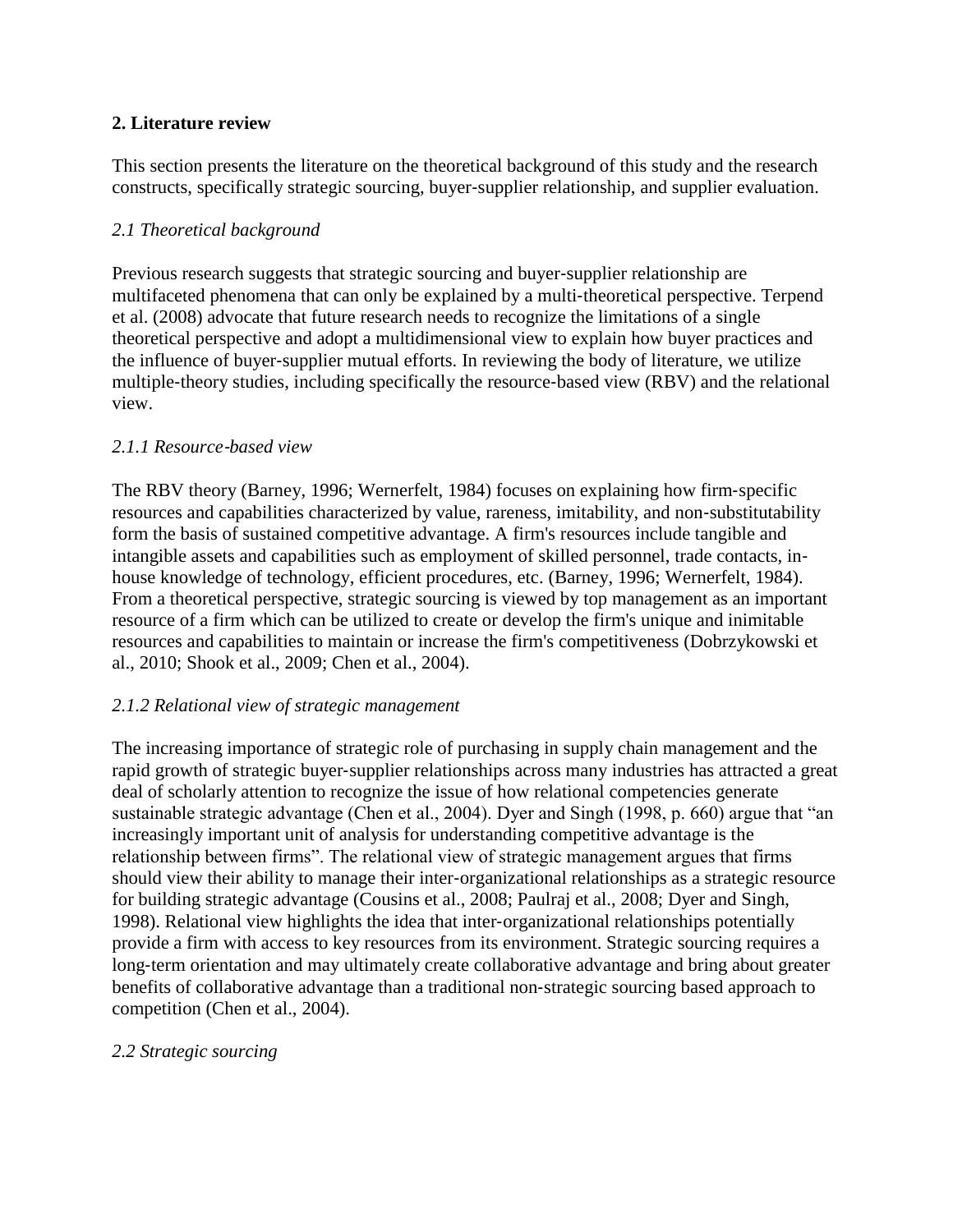Previous literature addresses the need for sourcing to assume a more strategic role (Su and Gargeya, 2012; Kang et al., 2009; Paulraj and Chen, 2007; Gottfredson et al., 2005) in this age of ever-increasing world competition. Chan and Chin (2007) maintain that strategic sourcing has been increasingly recognized as an integral part of business strategies and practices. Carr and Pearson (2002) define strategic sourcing as the process of planning, evaluating, implementing, and controlling highly important sourcing decisions in an effort to meet a firm's long-range plans and goals. Kocabasoglu and Suresh (2006) identify the four key elements of strategic sourcing: elevation of purchasing function to a strategic level, effective cross-functional communication and support within an organization, information sharing with key suppliers, and development of key suppliers. Chiang et al. (2012, p. 53) defines strategic purchasing as "a demonstration of the strategic role of purchasing in the firm's long-term planning and this is posited to have a bearing on supply chain agility". Incorporating previous literature and considering the purpose of this study, the theoretical construct of strategic sourcing in this research is conceptualized by being proactive as well as long‐term focus, having top management support, and strategically managing supplier relationships.

### *2.3 Buyer*‐*supplier relationship*

In strategic sourcing, in order to manage suppliers as assets and integrate suppliers into the supply chain, buying firms need to make considerable effort to develop beneficial buyer-supplier relationship. Buying firms attempt to interact closely with their key supply partners to manage environmental uncertainties. The development of relationship‐specific capabilities can lead to collaborative advantages for both supplier and buyer firms in the dynamic marketplace.

There has been an impressive increase in the number of publications on buyer-supplier relationships over the past two decades (Miocevic and Crnjak‐Karanovic, 2012; Terpend et al., 2008). Cousins et al. (2008, p. 238) argue that "close link between buyers and suppliers are increasingly cited as a critical differentiator of high and low performers in global supply chains". Terpend et al. (2008) provide a comprehensive review of the studies of buyer-supplier relationships between 1986 and 2005. Terpend et al. (2008, p. 28) reveal that scholars have primarily investigated performance outcomes and value derived from buyer-supplier relationship and "researchers considered more buyer‐supplier mutual efforts since 1996 than the earlier decade". Among the mechanisms used by both buyers and suppliers to increase the value derived from their relationships, communication, information sharing, and trust are three prominent contributors for successful buyer‐supplier relationships (Terpend et al., 2008).

## *2.4 Supplier evaluation*

Since suppliers represent a critical resource to a firm, the perceptions of the buying organization regarding its suppliers' current and expected performance affect the performance of the buying firm directly and indirectly. Supplier evaluation is a quantification process that is linked to not only the evaluating buyer company's decision process, but also the evaluated supplying company's behavior (Hald and Ellegaard, 2011). Supplier evaluation is a tool to communicate the buyer firm's perceptions of supplier performance and capabilities (Prahinski and Fan, 2007). Buying organizations can utilize supplier evaluation for supplier selection, supply base reduction decisions, supplier development and benchmarking, and development of strong and collaborative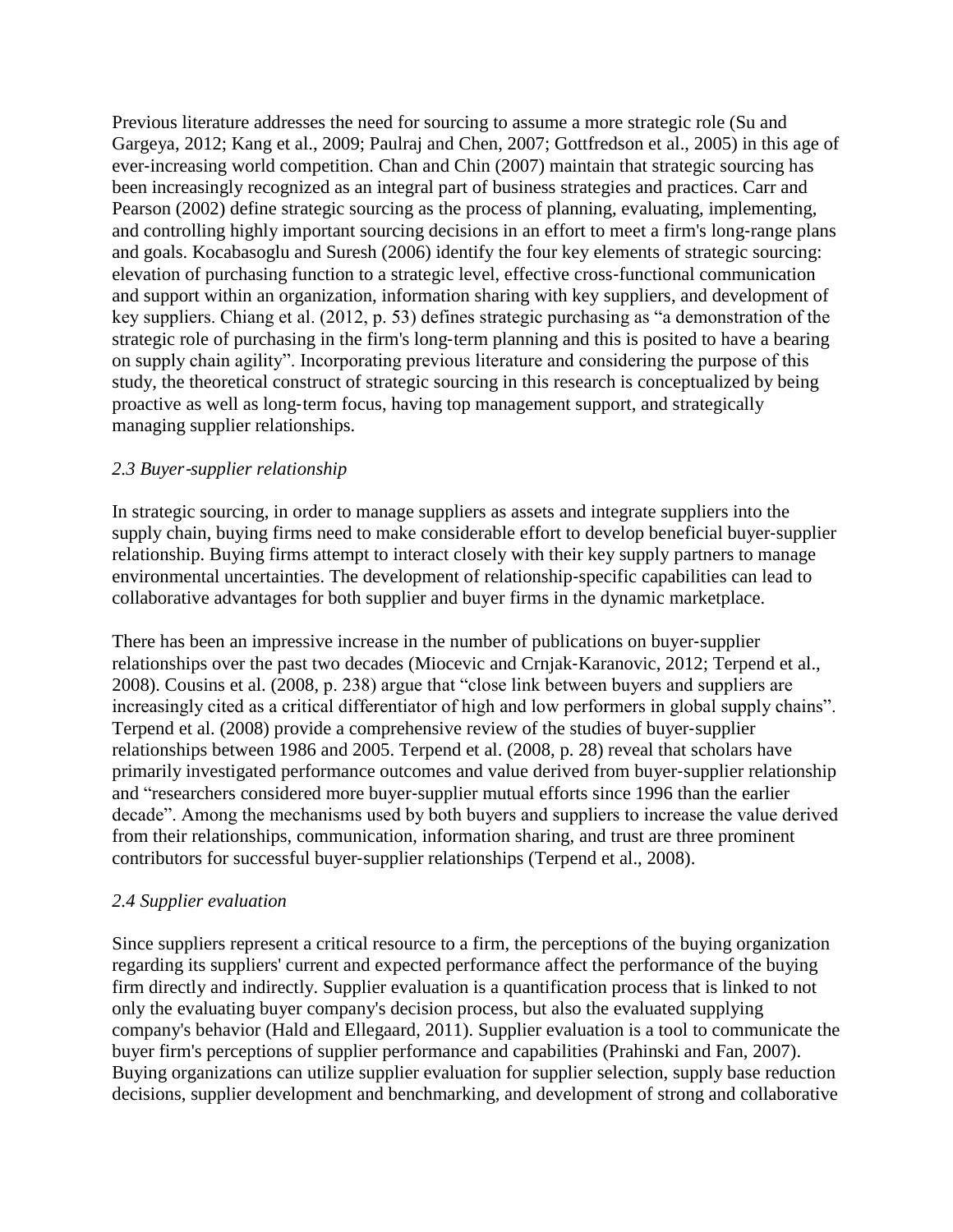relationship with a group of key preferred suppliers (Cormican and Cunningham, 2007; Prahinski and Fan, 2007).

It is important for evaluating buying companies to have a formal program or system for evaluating and recognizing suppliers and tracking the performance of the existing suppliers. Supplier evaluation program or system can be used as an effective way to quantify and communicate the measurements and targets to the supplier so that the supplier is made aware of the discrepancy between its current performance and the buying firm's expectations (Modi and Mabert, 2007; Prahinski and Fan, 2007; Prahinski and Benton, 2004). Buying firms use formal supplier evaluation to communicate their perceptions of supplier's strengths and weaknesses and expectations of supplier performance and capabilities to maintain capable and high performance supply bases (Modi and Mabert, 2007; Prahinski and Fan, 2007).

# **3. Conceptual framework and hypotheses**

# *3.1 Linking strategic sourcing to buyer*‐*supplier relationship*

Firms that consider sourcing to be strategic are likely to appreciate buyer-supplier cooperative relationships. In strategic sourcing, sourcing managers play a pivotal role in developing working relationship and effective communication with suppliers (Chiang et al., 2012; Kocabasoglu and Suresh, 2006; Chen et al., 2004). A collaborative buyer-supplier relationship is more desirable for the buying firm in the supply market which is full of uncertainty, risk, and turbulence. As an important resource of a firm, strategic sourcing drives the firm to access, acquire, or develop additional resources through buyer‐supplier cooperation. According to this line of reasoning, the following hypothesis is developed:

*H1*. Strategic sourcing has a positive impact on buyer-supplier relationship.

# *3.2 Linking strategic sourcing to supplier evaluation*

Strategic sourcing recognizes the important role that suppliers play in the buying firm's sourcing decision making (Chiang et al., 2012; Kocabasoglu and Suresh, 2006). Strategic sourcing helps the firm to identify the most appropriate supply base for its needs in today's dynamic global market (Chiang et al., 2012). Measuring supplier performance is an important result of strategic sourcing decision. Decisions regarding the sourcing requirements and sourcing strategy will define the set of suppliers for initial consideration. The supplier evaluation then becomes a matter of highly rigorous assessment of potential supplier candidates. Strategic sourcing influences how the buying firms identify their key suppliers and how the supplier evaluation programs are designed, implemented, and used. Thus, the following hypothesis is proposed:

*H2.* Strategic sourcing has a positive impact on supplier evaluation.

# *3.3 Linking supplier evaluation to buyer*‐*supplier relationship*

One of the largest resources for a company is its supply base. Strategically managing suppliers from evaluating, recognizing, and tracking suppliers through supplier certification provides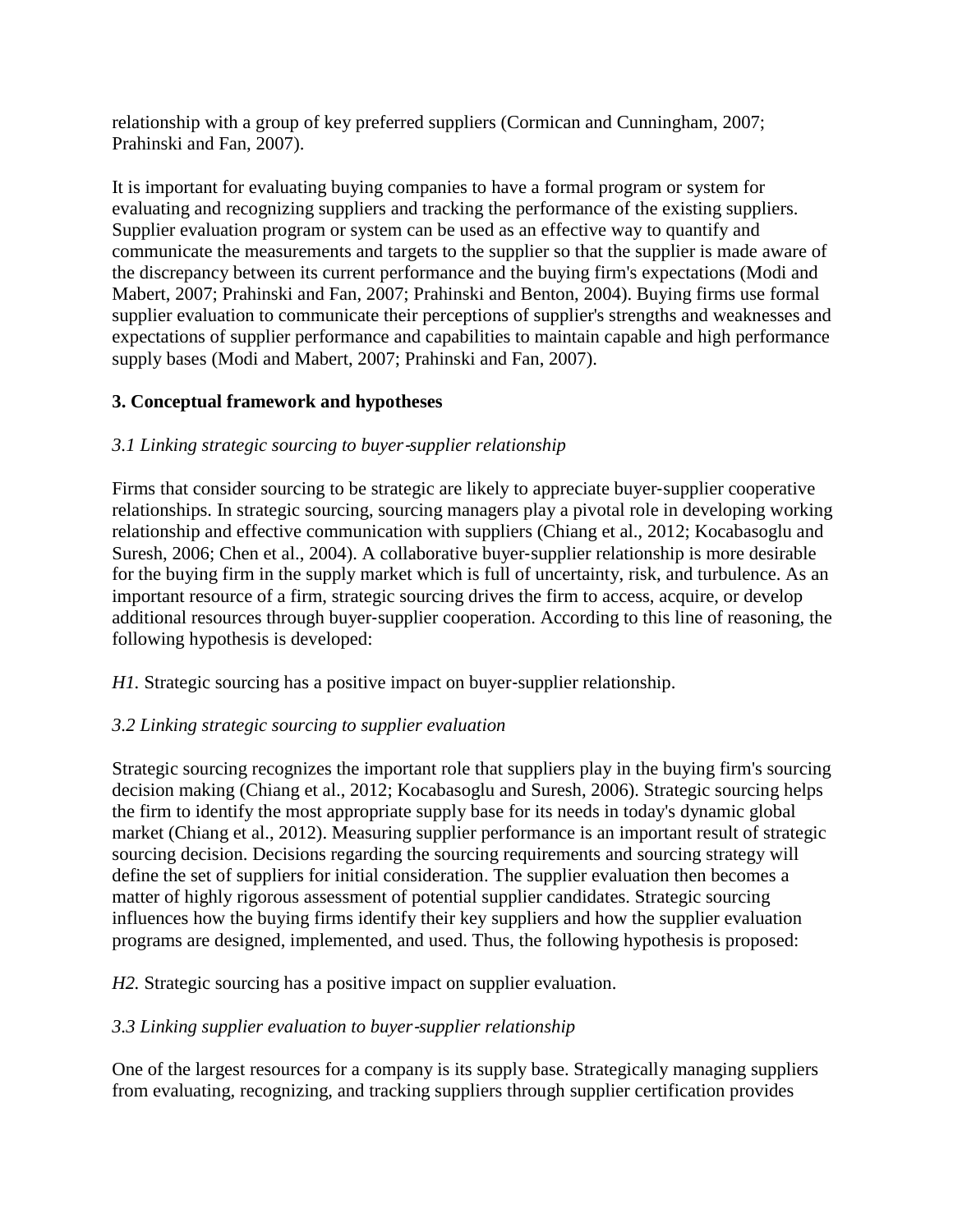information about the buying firm's perceptions regarding the supplier's performance, which in turn will influence the supplier's commitment to the buying firm and the buying firm's effort in supplier development program (Prahinski and Fan, 2007; Prahinski and Benton, 2004). Supplier evaluation is an effective communication strategy that a buyer undertakes to improve a supplier's performance and/or capabilities to meet the buyer's short‐ or long‐term supply needs. The practice of supplier evaluation is aimed at improving communication between buyers and suppliers and strengthening the buying firm's relationships with key suppliers so that risk of opportunistic behavior is limited. Therefore, the following hypothesis is formally stated:

*H3.* Supplier evaluation has a positive impact on buyer-supplier relationship.

# *3.4 Linking buyer*‐*supplier relationship to sourcing performance*

The value of buyer-supplier relationship is well documented in the supply chain literature. The RBV and the relational view of strategic management explain value extraction in buyer-supplier relationships (Terpend et al., 2008). Strong relationship with suppliers benefits the buying firm in the long run, fostering an environment of mutual support, improving flexibility and responsiveness among supply chain partners, and providing value to the ultimate customer (Miocevic and Crnjak‐Karanovic, 2012; Terpend et al., 2008; Paulraj and Chen, 2007). Better information sharing and higher levels of collaborative communication between a firm and its suppliers can increase both buyer and supplier performance (Paulraj et al., 2008) due to increased operational efficiency and better coordination from both buyer and supplier firms. Therefore, this leads to the following hypothesis:

*H4.* Buyer-supplier relationship has a positive impact on sourcing performance.

# *3.5 Linking supplier evaluation to sourcing performance*

Measuring supplier performance is an important approach to modifying a buyer firm's managerial behavior, and aligning the relationship with the strategic and operational goals of the buyer firm (Cousins et al., 2008). Based on RBV, it is apparent that supplier's capability, skills, and technologies can be an inimitable resource that has a significant impact on business performance. Supplier evaluation will help change supplier behavior which is aligned with the evaluating company's interests and improve supplier capabilities and performance; furthermore this in turn will benefit the evaluating buyer firm (Prahinski and Benton, 2004). Therefore, based on this logic, we propose the following hypothesis:

*H5.* Supplier evaluation has a positive impact on sourcing performance.

# *3.6 Linking strategic sourcing to sourcing performance*

Chen et al. (2004) demonstrate robust support for the links between strategic purchasing, customer responsiveness, and financial performance of the buying firm. Paulraj and Chen (2007) provide empirical support that there is a positive link between environmental uncertainties and strategic supply management initiatives (strategic sourcing is a key ingredient of strategic supply management), and their findings further support the link between strategic supply management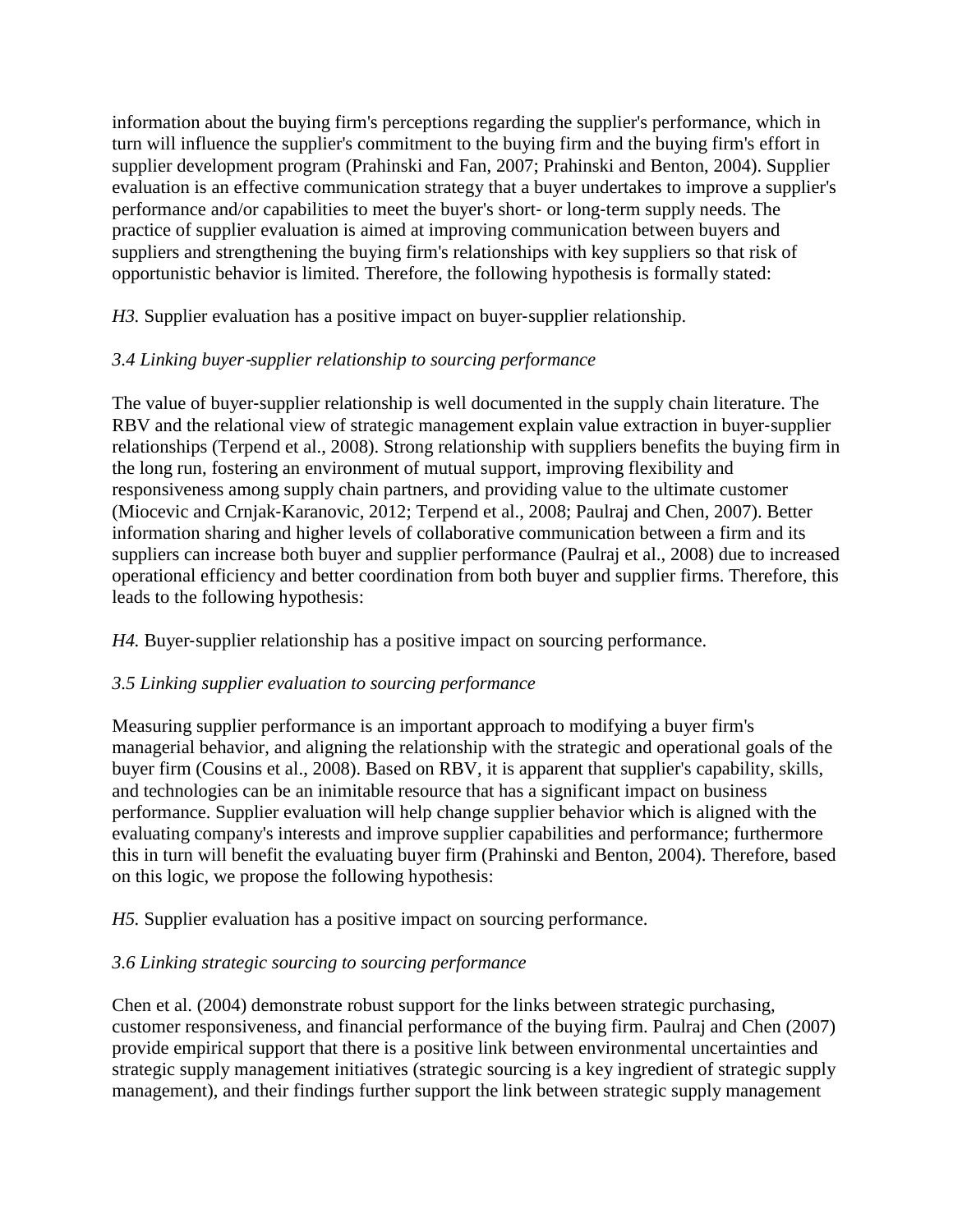and buyer performance. Chiang et al. (2012) find that strategic sourcing is significantly related to the firm's supply chain agility. Following the preceding discussion, we expect the following hypothesis:

*H6.* Strategic sourcing has a positive impact on sourcing performance.

## *3.7 Conceptual model*

Grounded on the RBV and the relational view, the research conceptual model was developed based on the linkages between strategic sourcing, buyer‐supplier relationship, supplier evaluation, and sourcing performance. The theoretical model postulated is shown in Figure 1, which includes the above six hypotheses.

### **4. Methodology**

### *4.1 Research design*

A survey instrument was used to collect the data and test the proposed hypotheses. The items tapping the theoretical constructs were developed based on an extensive literature review of the managerial and scholarly literature to establish the content validity of each construct and associated scales. Feedback on the initial design was then obtained from academics familiar with empirical research in study domain and senior managers. A revised survey instrument was finally pre‐tested by nine purchasing managers for content validity. Where necessary, questions were reworded to improve validity and clarity. Our discussions with academic and industrial professionals strengthened the fact that the choice of the indicators adequately measured each construct.



To increase measurement accuracy, multiple indicators were used for each latent variable considered (Raykov and Marcoulides, 2000) and existing scales were employed where possible.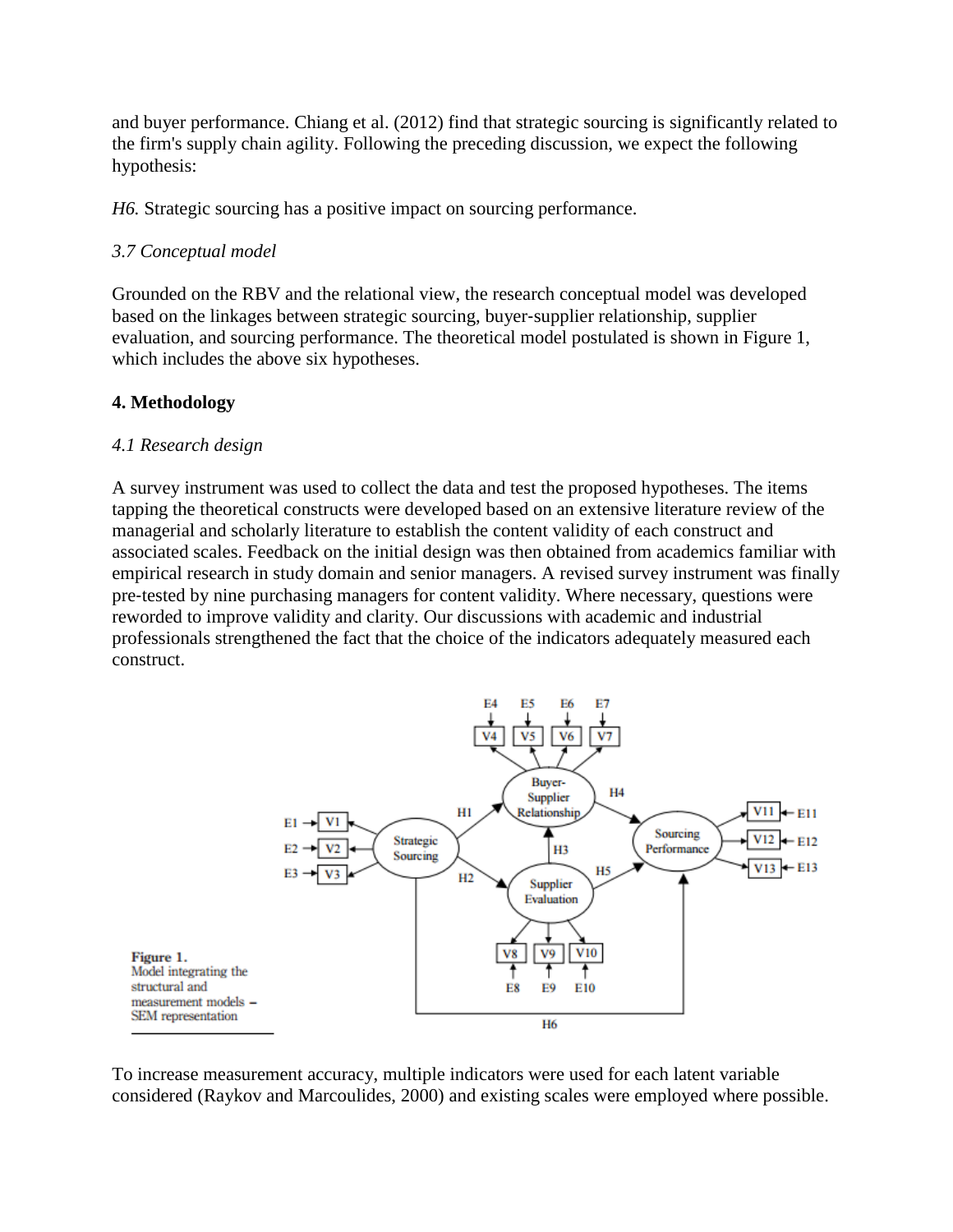A five-point Likert scale was used with "1 – strongly disagree" and "5 – strongly agree". The three items that measure strategic sourcing were developed by referring to Carr and Pearson (2002). They capture the key concept of strategic sourcing including strategic orientation, relationship development with key suppliers, and top management support. The four items of buyer‐supplier relationship construct was adopted from Carr and Pearson (1999) including buyer-supplier loyalty, frequent face-to-face communications with key suppliers, high corporate level communication on important issues with key suppliers, and the buyer's influence on key supplier's responsiveness. The measure of supplier evaluation was adopted from Carr and Pearson (1999). The three items in the construct include formal supplier certification program, formal system to track the performance of the suppliers, and formal program for evaluating and recognizing suppliers. The three items measuring sourcing performance were developed from discussion with industrial managers and literature review, focusing on contributions of sourcing to the overall success of the firm and to the firm's bottom‐line profit, and sourcing's value‐ creating outcomes.

### *4.2 Data collection*

Dillman's (2000) "tailored survey methodology" was followed for data collection from a random sample of 660 firms in the US textile and apparel industry in order to increase the response rate. All the recipients of the survey were selected carefully and were believed to be the most knowledgeable about sourcing of textile or apparel products for their companies with titles such as purchasing/sourcing manager, buyer, etc. The cover letter of the survey also stated:

## *If you feel that you are not the most qualified individual at your company to fill out the survey, please forward this to that person and encourage him or her to complete the survey.*

To ensure that the most appropriate professionals fill out the survey. Multiple contacts by mail, e-mail and follow-up phone calls were implemented for each firm during data collection. A thank you e‐mail message or a thank you letter was sent to every company who returned their survey. During the data collection, 21 firms reported that they were not in the textile and apparel industry any more. Finally, a total of 181 questionnaires were returned by mail, e-mail or fax, representing 28.3 percent response rate. 180 were usable responses for examining the relationships in the research model.

### **5. Analysis and results**

A comparison was made between the respondents who responded immediately with those who responded after follow‐up steps were implemented to examine non‐response bias. t‐tests were performed on the items included in the research model. No statistically significant differences were found among the early and late respondents, indicating that non-response bias was not a problem in this study. To investigate the relationships in the conceptual model, structural equation modeling (SEM) analysis based on the maximum likelihood estimation method was carried out using LISREL 8.8.

### *5.1 Descriptive statistics*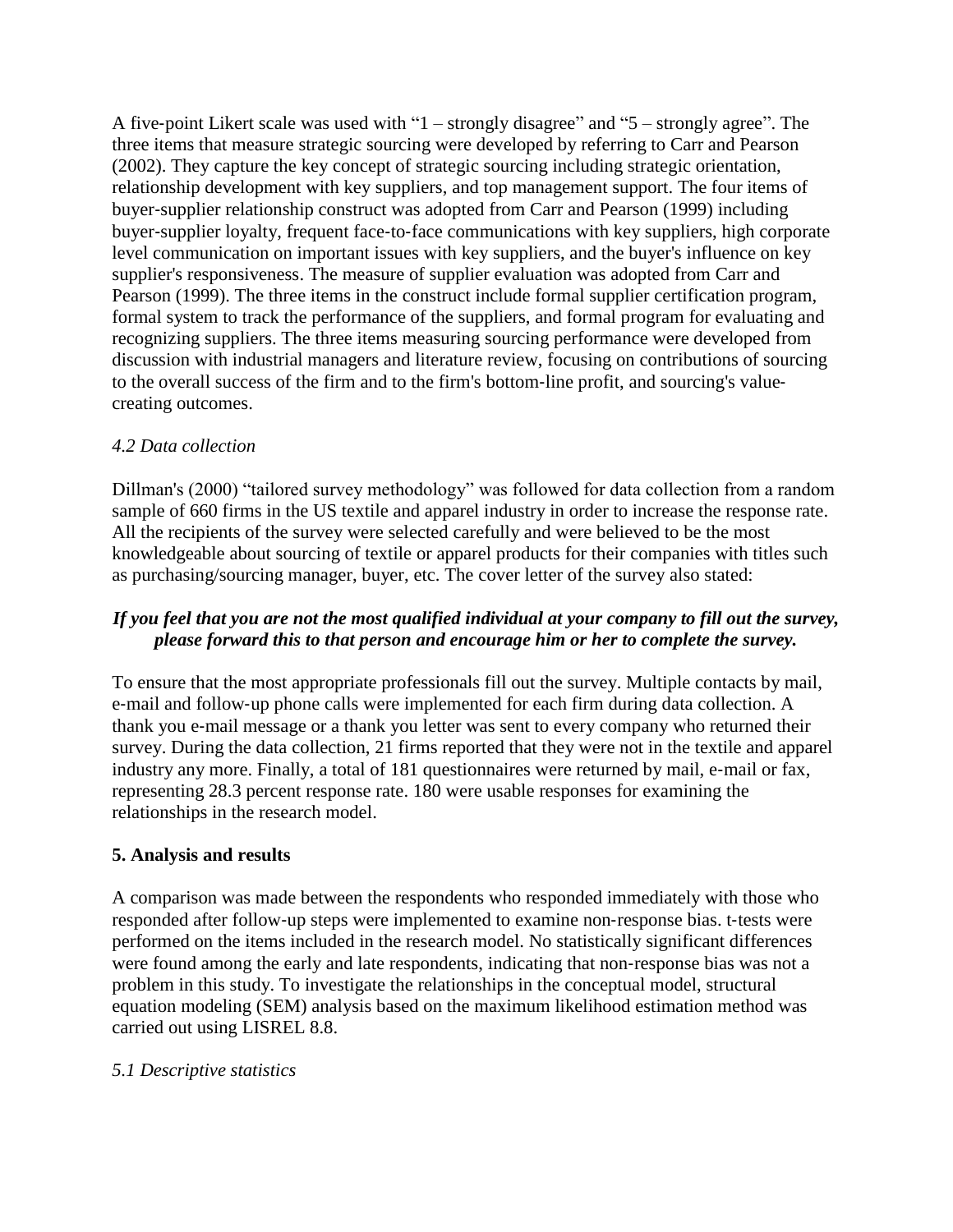Table I presents a summary of the descriptive statistics of the respondents. About 45.3 and 54.7 percent of the respondents were from the textile industry and the apparel industry, respectively. About 49.2 percent of the responding firms had annual gross sales less than \$100 million, about 27.6 percent had annual gross sales \$100‐\$500 million, and about 14.4 percent had annual gross sales over \$500 million.

### *5.2 The measurement model*

Table II provides the correlation matrix and the descriptive statistics of the variables in the measurement model. Evaluation of the measurement model was conducted using confirmatory factor analysis to examine the relationships between the indicator variables and their respective underlying factors. Table III shows the fit indexes used in assessing measurement model fit. A satisfactory fit is achieved for the measurement model (the  $\chi$ 2/(df)=1.62, less than 2.00; the root mean squared error of approximation (RMSEA)=0.059; the goodness-of-fit index (GFI)=0.92; non‐normed fit index (NNFI)=0.98; comparative fit index (CFI)=0.98) (Table III).

|                                    | Characteristics                                  | Frequency      | Percentage |
|------------------------------------|--------------------------------------------------|----------------|------------|
|                                    | Industrial sector                                |                |            |
|                                    | Textile industry                                 | 82             | 45.3       |
|                                    | Apparel production                               | 66             | 36.5       |
|                                    | Apparel retailer/wholesaler/distributor          | 33             | 18.2       |
|                                    | Geographic areas distribution (top eight states) |                |            |
|                                    | North Carolina                                   | 55             | 30.4       |
|                                    | California                                       | 26             | 14.4       |
|                                    | Georgia                                          | 18             | 9.9        |
|                                    | Pennsylvania                                     | 10             | 5.5        |
|                                    | South Carolina                                   | 9              | 5.0        |
|                                    | Ohio                                             | 9              | 5.0        |
|                                    | New York                                         | 8              | 4.4        |
|                                    | Massachusetts                                    | 8              | 4.4        |
|                                    | Number of employees                              |                |            |
|                                    | Less than 100                                    | 28             | 15.5       |
|                                    | 100-249                                          | 39             | 21.5       |
|                                    | 250-499                                          | 29             | 16.0       |
|                                    | 500-1,000                                        | 32             | 17.7       |
|                                    | Over 1,000                                       | 51             | 28.2       |
|                                    | Missing                                          | $\overline{2}$ | 11         |
|                                    | Annual gross sales (US\$)                        |                |            |
|                                    | Less than 5 million                              | 13             | 72         |
|                                    | 8-24.9 million                                   | 31             | 17.1       |
|                                    | 25-49.9 million                                  | 19             | 10.5       |
|                                    | 50-99.9 million                                  | 26             | 14.4       |
|                                    | 100-500 million                                  | 50             | 27.6       |
|                                    | Over 500 million                                 | 26             | 14.4       |
| Table I.<br>Descriptive statistics | Missing                                          | 16             | 8.8        |
| of the respondent firms            | Note: Total respondents $n = 181$                |                |            |

A summary of the factor loadings (unstandardized), standard errors, t‐values, and reliability analysis in the measurement model is shown in Table IV. The t-values of all the path parameter estimates for each factor in the measurement model are greater than 2.0; therefore, all the path parameter estimates are statistically significant with p<0.05. Reliability analysis was conducted using the standardized reliability estimate (Sharma, 1996) and composite reliability coefficient (DeVellis, 2003) for a given construct. As shown in Table IV, all the reliability coefficients are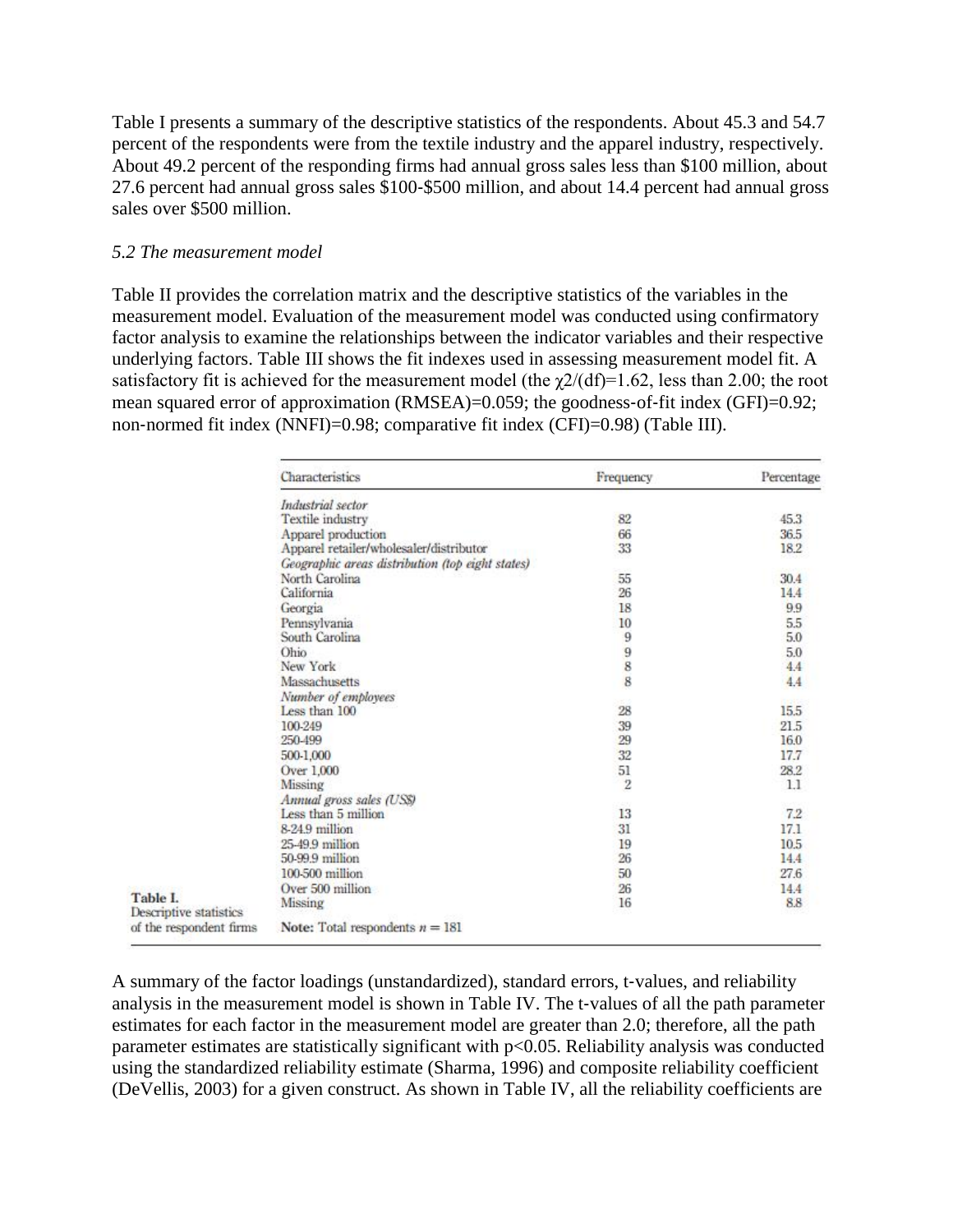above the threshold 0.60 which DeVellis (2003) recommended and the acceptable guideline 0.70 which Nunnally (1978) suggested, indicating strong support for the construct reliability.

| VAR                                                                                      | V1                                                                                              | V2                                                                                     | V3                                                                            | V4                                                                                                                              | V5                                                          | V6                                                 | V7                                        | V8                               | V9                              | $_{\rm V10}$                    | V11                             | V12                             | V13                    |                                                                                             |
|------------------------------------------------------------------------------------------|-------------------------------------------------------------------------------------------------|----------------------------------------------------------------------------------------|-------------------------------------------------------------------------------|---------------------------------------------------------------------------------------------------------------------------------|-------------------------------------------------------------|----------------------------------------------------|-------------------------------------------|----------------------------------|---------------------------------|---------------------------------|---------------------------------|---------------------------------|------------------------|---------------------------------------------------------------------------------------------|
| V1<br>V <sub>2</sub><br>V3<br>V <sub>4</sub><br>V5<br>V6<br>V7<br>V8<br>V9<br>V10<br>V11 | 1.000<br>0.589<br>0.595<br>0.204<br>0.298<br>0.311<br>0.263<br>0.399<br>0.432<br>0.417<br>0.329 | 1.000<br>0.650<br>0.291<br>0.242<br>0.403<br>0.454<br>0.306<br>0.387<br>0.355<br>0.350 | 1.000<br>0.240<br>0.226<br>0.388<br>0.299<br>0.283<br>0.338<br>0.294<br>0.428 | 1.000<br>0.271<br>0.285<br>0.347<br>$0.006*$<br>0.127<br>$0.115$ <sup>*</sup><br>0.250                                          | 1.000<br>0.472<br>0.455<br>0.314<br>0.363<br>0.389<br>0.184 | 1.000<br>0.494<br>0.251<br>0.350<br>0.319<br>0.216 | 1.000<br>0.295<br>0.309<br>0.288<br>0.260 | 1.000<br>0.669<br>0.695<br>0.177 | 1.000<br>0.787<br>0.333         | 1.000<br>0.236                  | 1.000                           |                                 |                        |                                                                                             |
| V12<br>V13<br>Mean<br>SD                                                                 | 0.348<br>0.271<br>3.24<br>1.360                                                                 | 0.409<br>0.442<br>4.19<br>1.113                                                        | 0.415<br>0.337<br>3.98<br>1.054                                               | 0.271<br>0.322<br>4.31<br>0.750<br>Notes: Correlation is not statistically significant at: $\gamma \sim 0.05$ ; valid $n = 180$ | 0.178<br>0.165<br>3.85<br>1.000                             | 0.165<br>0.179<br>4.03<br>0.945                    | 0.289<br>0.352<br>4.19<br>0.824           | 0.209<br>0.162<br>2.80<br>1.489  | 0.266<br>0.256<br>3.36<br>1.397 | 0.244<br>0.193<br>3.03<br>1.388 | 0.693<br>0.686<br>4.56<br>0.702 | 1.000<br>0.707<br>4.48<br>0.720 | 1.000<br>4.72<br>0.552 | Table II.<br>Correlation matrix and<br>descriptive statistics for<br>the manifest variables |

| Fit indices for the measurement model | Value        | Recommended value          |                       |
|---------------------------------------|--------------|----------------------------|-----------------------|
| $\chi^2$ /df<br>RMSEA                 | 1.62         | $\leq 2.0$                 |                       |
|                                       | 0.059        | $\leq 0.10$                |                       |
| GFI<br>NFI                            | 0.92<br>0.95 | $\geq 0.90$<br>$\geq 0.90$ | Table III.            |
| <b>NNFI</b>                           | 0.98         | $\geq 0.90$                | Fit evaluation of the |
| CFI                                   | 0.98         | $\geq 0.90$                | measurement model     |

Convergent validity is established since all the t-values of the factor loadings are statistically significantly different from zero (Table IV) and each loading is in the anticipated direction and magnitude, indicating that all indicators are effectively measuring the same construct. Discriminant validity is shown by the confidence interval of two standard errors around the correlation for each respective pair of factors. Table V shows that none of the confidence intervals include 1.0; therefore, discriminant validity was established. The results from evaluation of the measurement model indicate that the measurement model is adequate for testing the proposed structural model.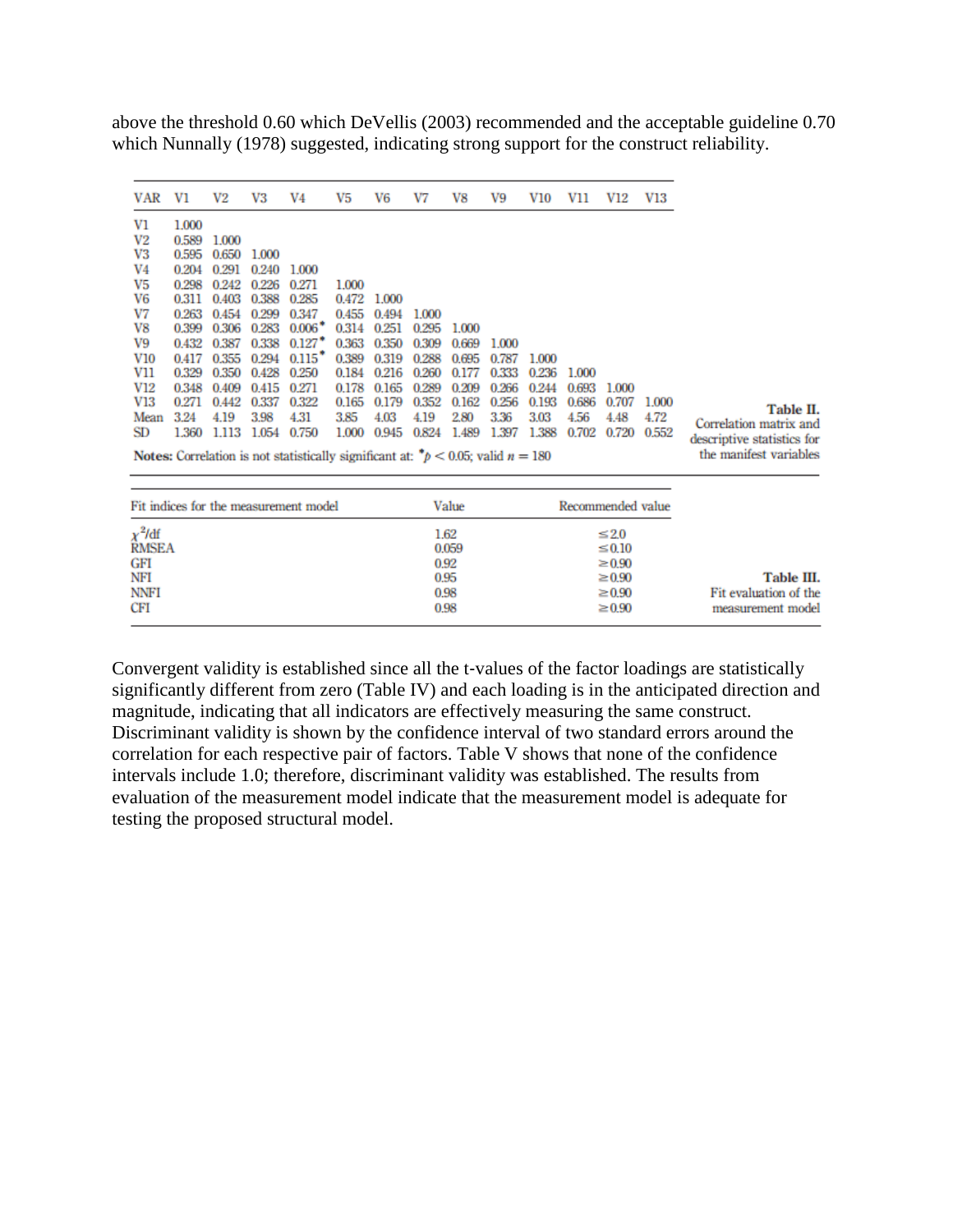| Indicatoryariables and their<br>underlying factors                                                | Unstandardized<br>factor loading | SE        | t.<br>value | $R^2$     | reliability | Composite Standardized<br>reliability |
|---------------------------------------------------------------------------------------------------|----------------------------------|-----------|-------------|-----------|-------------|---------------------------------------|
| Strategic sourcing                                                                                |                                  |           |             |           | 0.826       | 0.825                                 |
| $V1$ – sourcing's long-range plan is<br>reviewed and adjusted to match                            |                                  |           |             |           |             |                                       |
| changes in the company's strategic                                                                |                                  |           |             |           |             |                                       |
| plans on a regular basis                                                                          | 1.00                             | 0.09      | 10.66 0.54  |           |             |                                       |
| V2 - sourcing's long-range plan                                                                   |                                  |           |             |           |             |                                       |
| includes developing relationships                                                                 |                                  |           |             |           |             |                                       |
| with key suppliers                                                                                | 0.92                             | 0.07      | 12.42 0.68  |           |             |                                       |
| $V3 - top management of our$<br>company emphasizes the strategic                                  |                                  |           |             |           |             |                                       |
| role of sourcing function                                                                         | 0.83                             | 0.07      | 11.71       | 0.62      |             |                                       |
| Buyer-supplier relationship                                                                       |                                  |           |             |           | 0.731       | 0.724                                 |
| $V4 -$ we are loyal to key suppliers                                                              | 0.33                             | 0.06      | 5.51        | 0.20      |             |                                       |
| V5 - we have very frequent face-to-                                                               |                                  |           |             |           |             |                                       |
| face planning meetings or<br>communications with key suppliers                                    | 0.64                             | 0.08      |             | 8.45 0.41 |             |                                       |
| $V6$ – there is high corporate level                                                              |                                  |           |             |           |             |                                       |
| communication on important issues                                                                 |                                  |           |             |           |             |                                       |
| with key suppliers                                                                                | 0.67                             | 0.07      | 9.47        | 0.50      |             |                                       |
| V7 - sourcing can influence key                                                                   |                                  |           |             |           |             |                                       |
| supplier's responsiveness to the                                                                  |                                  |           |             |           |             |                                       |
| purchasing requirement<br>Supplier evaluation                                                     | 0.59                             | 0.06      | 9.64        | 0.51      | 0.887       | 0.886                                 |
| $V8 -$ we have a formal supplier                                                                  |                                  |           |             |           |             |                                       |
| certification program                                                                             | 1.14                             | $_{0.10}$ | 11.74 0.59  |           |             |                                       |
| $V9 - our company has a formal$                                                                   |                                  |           |             |           |             |                                       |
| system to track the performance of                                                                |                                  |           |             |           |             |                                       |
| the suppliers we deal with                                                                        | 1.23                             | 0.09      | 14.29 0.78  |           |             |                                       |
| $V10 - our company has a formal$<br>program for evaluating and                                    |                                  |           |             |           |             |                                       |
| recognizing suppliers                                                                             | 1.24                             | 0.09      | 14.57 0.80  |           |             |                                       |
| Sourcing performance                                                                              |                                  |           |             |           | 0.871       | 0.872                                 |
| $V11$ – the purchasing function is                                                                |                                  |           |             |           |             |                                       |
| very important to the overall                                                                     |                                  |           |             |           |             |                                       |
| success of my company<br>$V12$ – the purchasing function adds                                     | 0.58                             | 0.05      | 12.70       | 0.67      |             |                                       |
| value to the firm in the area of                                                                  |                                  |           |             |           |             |                                       |
| production/operations/logistics                                                                   | 0.61                             | 0.05      | 13.29       | 0.72      |             |                                       |
| $V13$ – purchasing contributes to the                                                             |                                  |           |             |           |             |                                       |
| firm's bottom-line profit                                                                         | 0.46                             | 0.04      | 12.96       | 0.69      |             |                                       |
| <b>Notes:</b> All <i>t</i> -values are statistically significant at: $p < 0.05$ ; valid $n = 180$ |                                  |           |             |           |             |                                       |
|                                                                                                   |                                  |           |             |           |             |                                       |

#### *5.3 The structural model*

The results from evaluation of the structural model are shown in Figure 2. The structural equation model supports the relationships stated in the H1 (standardized path coefficient=0.48,  $p<0.01$ ) and H2 (standardized path coefficient=0.52,  $p<0.01$ ), demonstrating that strategic sourcing has a positive impact on buyer-supplier relationship and supplier evaluation, respectively. The structural model results also support the H3 (standardized path coefficient=0.27,  $p<0.05$ ) that supplier evaluation has a positive impact on buyer-supplier relationship, and the H6 (standardized path coefficient=0.50,  $p<0.01$ ) that strategic sourcing positively impacts sourcing performance. However, support is not found for the H4 (the relationship between buyer-supplier relationship and sourcing performance, standardized path coefficient=0.10, non-significant) or the H5 (the relationship between supplier evaluation and sourcing performance, standardized path coefficient=0.02, non-significant).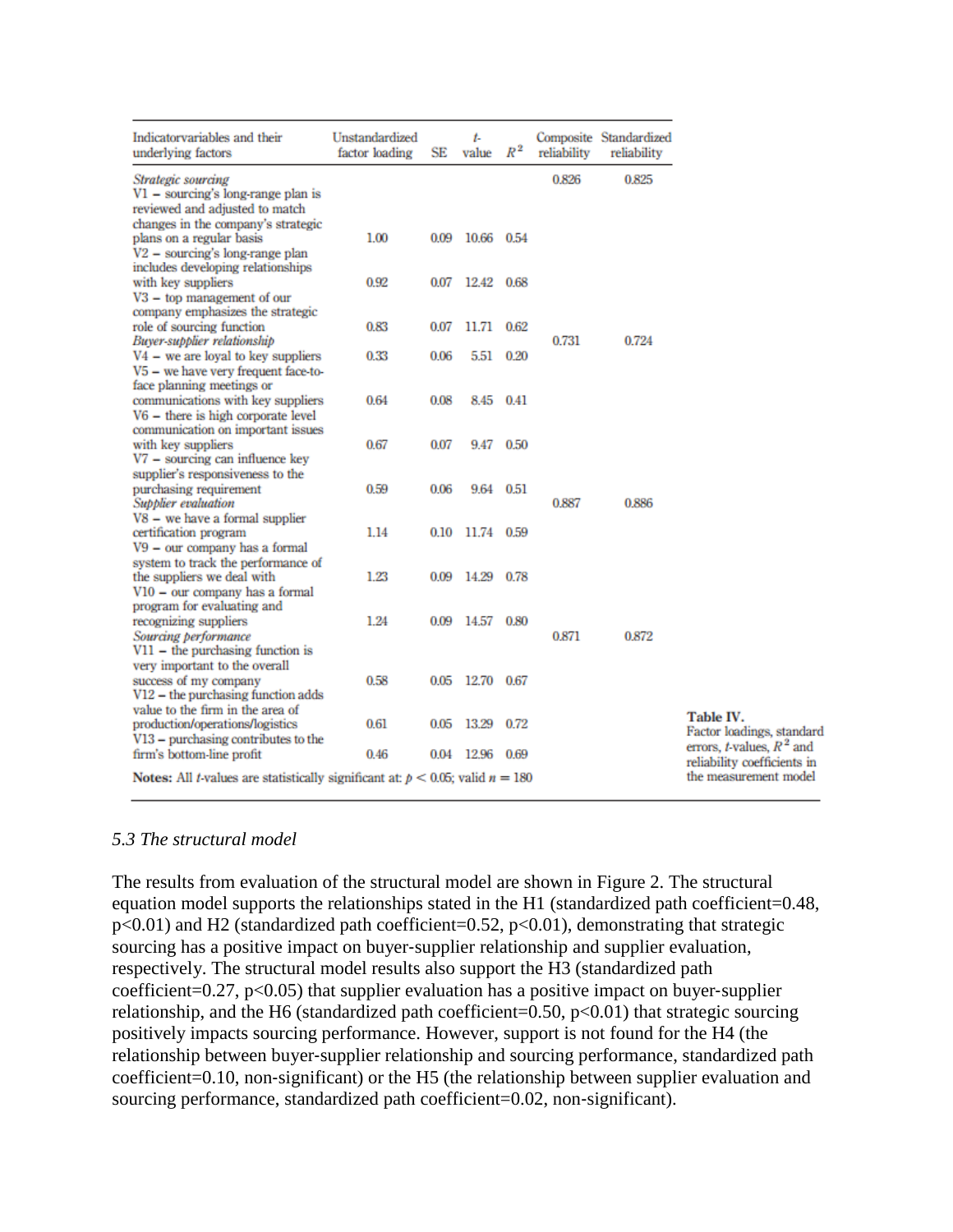#### **6. Discussion and implications**

The objective of this research is to better understand the role and the performance outcomes of strategic sourcing. Based on the data analysis results, several key insights emerge, which lead to discussion of the findings and the theoretical and managerial implications.

| Correlated factors                                  | Correlation | SE   | Confidence interval |
|-----------------------------------------------------|-------------|------|---------------------|
| Strategic sourcing – buyer-supplier relationships   | 0.62        | 0.07 | (0.48, 0.76)        |
| Strategic sourcing – supplier evaluation            | 0.52        | 0.07 | (0.38, 0.66)        |
| Strategic sourcing – souring performance            | 0.57        | 0.06 | (0.45, 0.69)        |
| Buyer-supplier relationships - supplier evaluation  | 0.52        | 0.07 | (0.38, 0.66)        |
| Buyer-supplier relationships – sourcing performance | 0.42        | 0.08 | (0.26, 0.58)        |
| Supplier evaluation – sourcing performance          | 0.33        | 0.08 | (0.17, 0.49)        |



### *6.1 The influence of strategic sourcing on buyer*‐*supplier relationship, supplier evaluation, and sourcing performance*

The direct, significant and positive relationship between strategic sourcing and buyer–supplier relationship empirically validates the assertions made by Carr and Pearson (1999) that strategic purchasing positively impacts buyer‐supplier relationships. Sourcing professionals today have evolved to become relationship managers facilitating sourcing decision making by bringing together the relevant parties internal and external to the organization. Buying firms should actively manage their relationships with suppliers because strategic sourcing leads firms to view the buyer‐supplier relationship as a key asset or a valuable resource that brings capabilities of the suppliers to complement and enhance their own core competences, not simply sources of lowcost materials in their drive for minimizing unit‐price.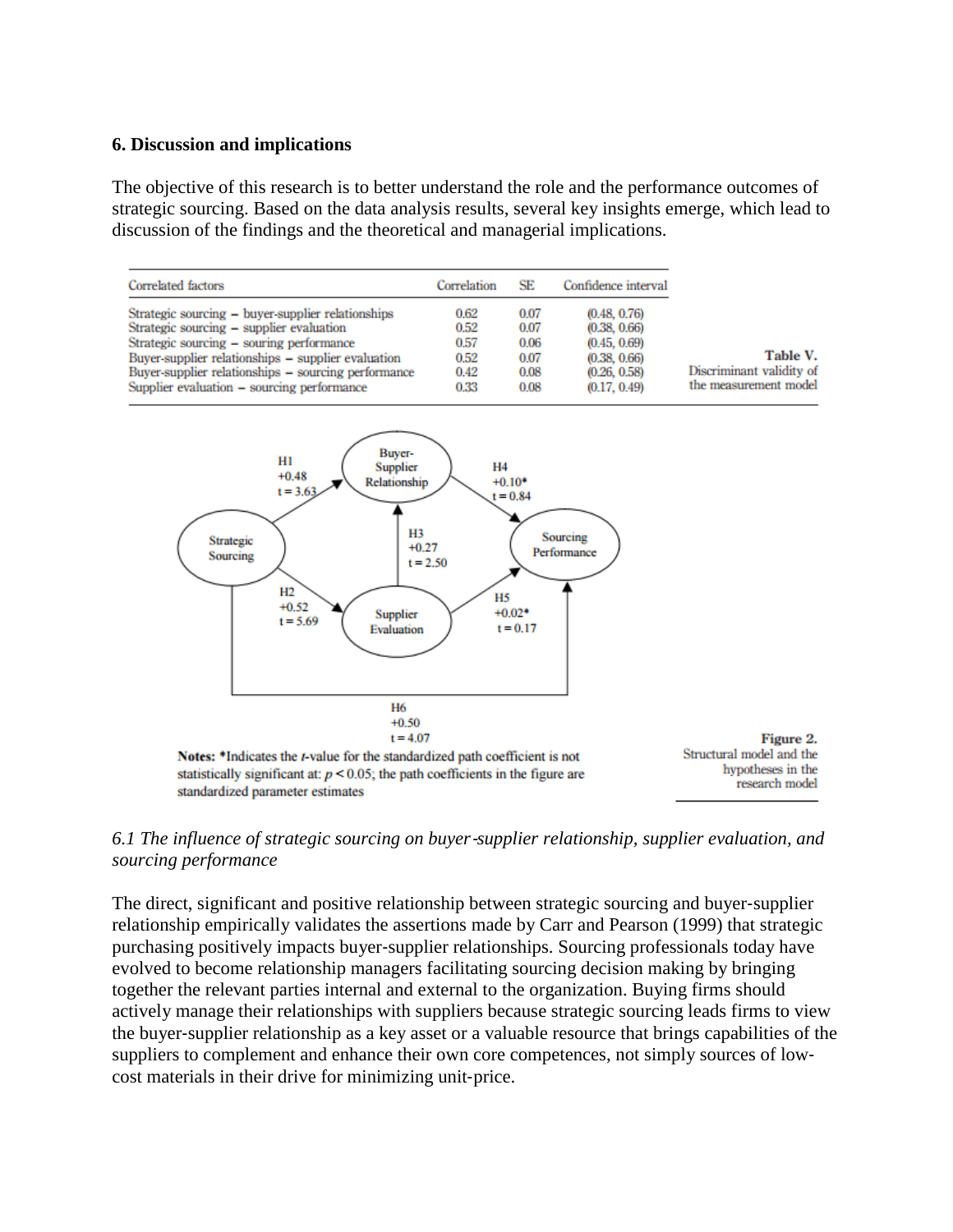The direct, significant and positive linkage between strategic sourcing and supplier evaluation found in this study indicates that strategic sourcing leads to the increased efforts in managing and developing a firm's supplier base. Not all selected suppliers qualify for or need development assistance (Li et al., 2012). In an effort to develop long‐term collaborative relationship with key suppliers, buying firms choose to reduce their supply base and undertake to improve their critical suppliers' performance and capabilities using evaluation and certification to measure against qualification level. Modi and Mabert (2007) maintain that it is expected that firms will undertake the evaluation and certification activities prior to initiating operational knowledge transfer activities with the supplier.

The direct, significant and positive linkage between strategic sourcing and sourcing performance validates the results demonstrated by Chan and Chin (2007). The current study also supports the notions made by Chen et al. (2004) that strategic purchasing plays a vital role in supply management, which in turn positively impacts buying firm's performance. Industrial managers need to realize the significant contributions of strategic sourcing to the buying firm's business performance in regard to firm's bottom‐line profit, production/operations/logistics, and overall success. It is imperative for practitioners to incorporate strategic sourcing as an integral part of the firm's business processes.

The positive and significant performance outcomes of strategic sourcing provide a solid ground for the theoretical implication that strategic sourcing is a viable prerequisite for effective sourcing behavior. The study results support the notion that the implementation of strategic sourcing will increase the firm's efforts in developing collaborative buyer-supplier relationship with respect to enhance communication and responsiveness from suppliers and will tend to develop a systems approach in managing suppliers including evaluating, recognizing and certifying suppliers and tracking supplier's performance. Strategic sourcing is critical to the overall success of the firm.

## *6.2 The influence of supplier evaluation on buyer*‐*supplier relationship*

The direct, significant and positive relationship between supplier evaluation and buyer-supplier relationship suggests that firms implementing supplier evaluation through formal system or program to evaluate, recognize, track, and certificate suppliers are more likely in a better position to build collaborative buyer‐supplier relationship.

From the theoretical perspective, this finding supports the notion that supplier evaluation is an effective way to maintain mutually beneficial long‐term relationships with the key suppliers (Carr and Pearson, 1999). Not all suppliers are equally valuable in developing collaborative relationships because not all of them contribute equally to the buying firm's business processes (Miocevic and Crnjak‐Karanovic, 2012). Supplier evaluation plays an important role in ensuring that suppliers have the required minimum level of competence to warrant further investment of resources and detecting the most critical suppliers performing well enough for further strategic relationship development (Wu, 2009; Modi and Mabert, 2007). Hence, from a practical perspective, managers should use supplier evaluation as a first step before starting other supplier development activities. Modi and Mabert (2007, p. 53) argue that "suppliers go through a rigorous evaluation process and are categorized as partner, key, approved or conditional and the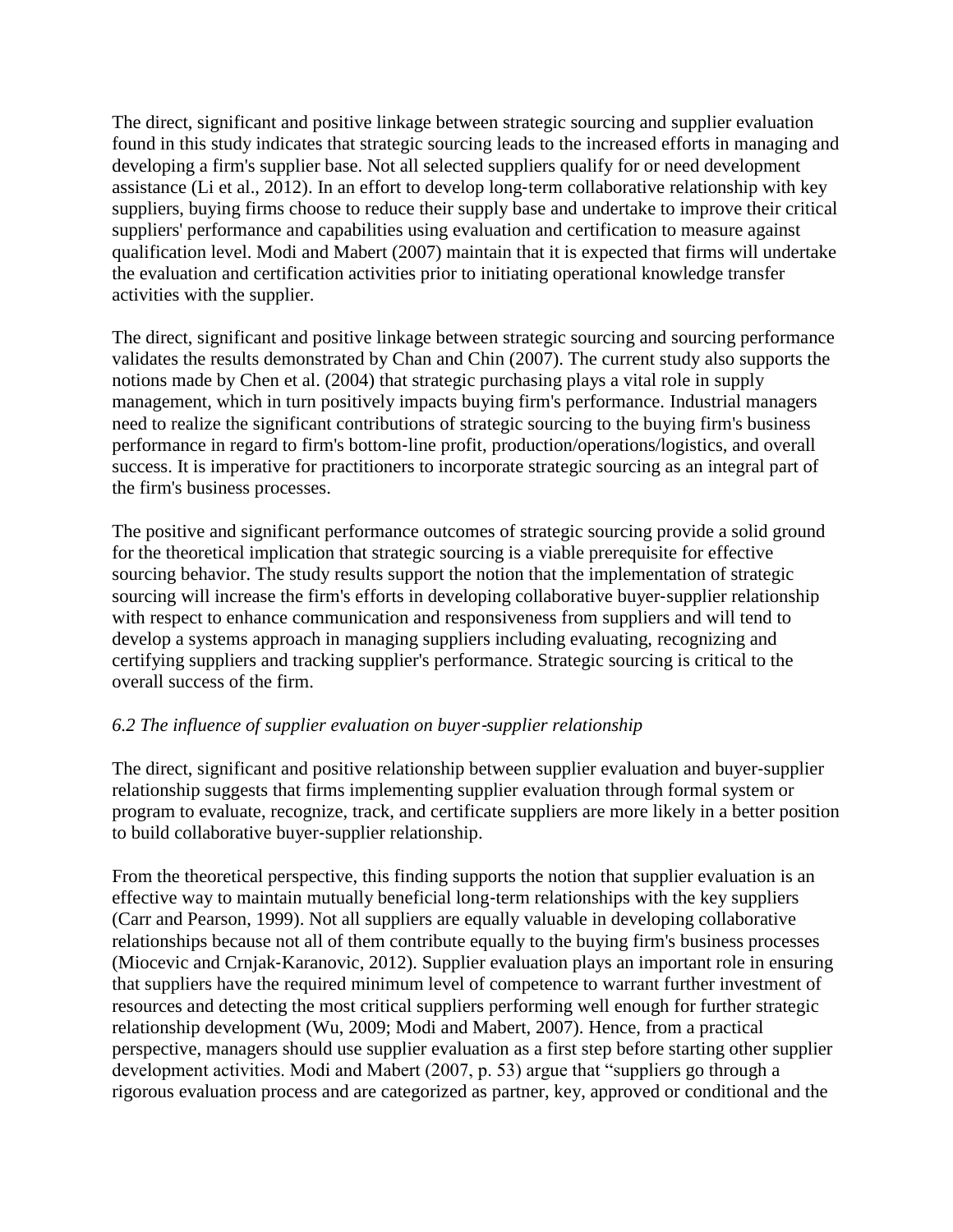organization focuses on developing suppliers categorized as partner suppliers". Therefore, supplier evaluation enables buying firms to identify the best suppliers that could be included in developing collaborative buyer‐supplier relationship.

# *6.3 The influence of buyer*‐*supplier relationship and supplier evaluation on sourcing performance*

The two hypotheses linking buyer-supplier relationship and supplier evaluation to sourcing performance were not supported in this study, contradicting previous findings. Li et al. (2012) show that buyers would be more likely to achieve greater success if they have close collaborative relationships with suppliers. Modi and Mabert (2007) indicate that evaluation and certification efforts made by a buying firm is proved to positively impact the buying firm's operational knowledge transfer activities which help a firm create value for itself in the form of improved supplier performance. Furthermore, Modi and Mabert also demonstrate that frequent and timely communication between buyers and suppliers leads to closer integration of operations between buyers and suppliers, providing improved performance benefits.

For researchers, two implications of the unexpected results from this study include that the complexity of buyer‐supplier relationship and supplier evaluation should not be ignored, and the distinct nature of the textile and apparel industry, which is characterized as extremely competitive, labor intensive, highly global and mobile business, should be taken into consideration.

One possible explanation of the nonsignificant relationship between supplier evaluation and sourcing performance could be that textile and apparel firms do not implement formal supplier evaluation programs to a great extent that lead to improved sourcing performance. Simpson et al. (2002) found that a surprisingly large number of firms had no formal method in place for evaluating suppliers. Another plausible reason may be the fact that whether suppliers are committed to the buying firm during the supplier development program, like supplier evaluation. Prahinski and Benton (2004) suggest that if the supplier is not committed, the buying firm cannot influence the supplier's performance through the supplier evaluation communication process.

One explanation of the contradictory result between buyer-supplier relationship and sourcing performance could be that "good relations" with suppliers do not directly influence the suppliers' performance significantly (Prahinski and Benton, 2004), which may lead to insignificant impact on buying firm performance. Prahinski and Benton (2004, p. 59) demonstrate that "the buying firm's cooperative efforts and expression of commitment do not directly translate into better product quality, delivery performance, price, responsiveness, service, and overall performance from the supplier". However, the results do not indicate that managers should be unconcerned with the development of good buyer-supplier relationships with suppliers.

# **7. Conclusions**

This study contributes to the literature by assessing the linkages between strategic sourcing, buyer‐supplier relationship, supplier evaluation, and sourcing performance in the context of the textile and apparel industry using empirical survey‐based research methodology. Utilizing a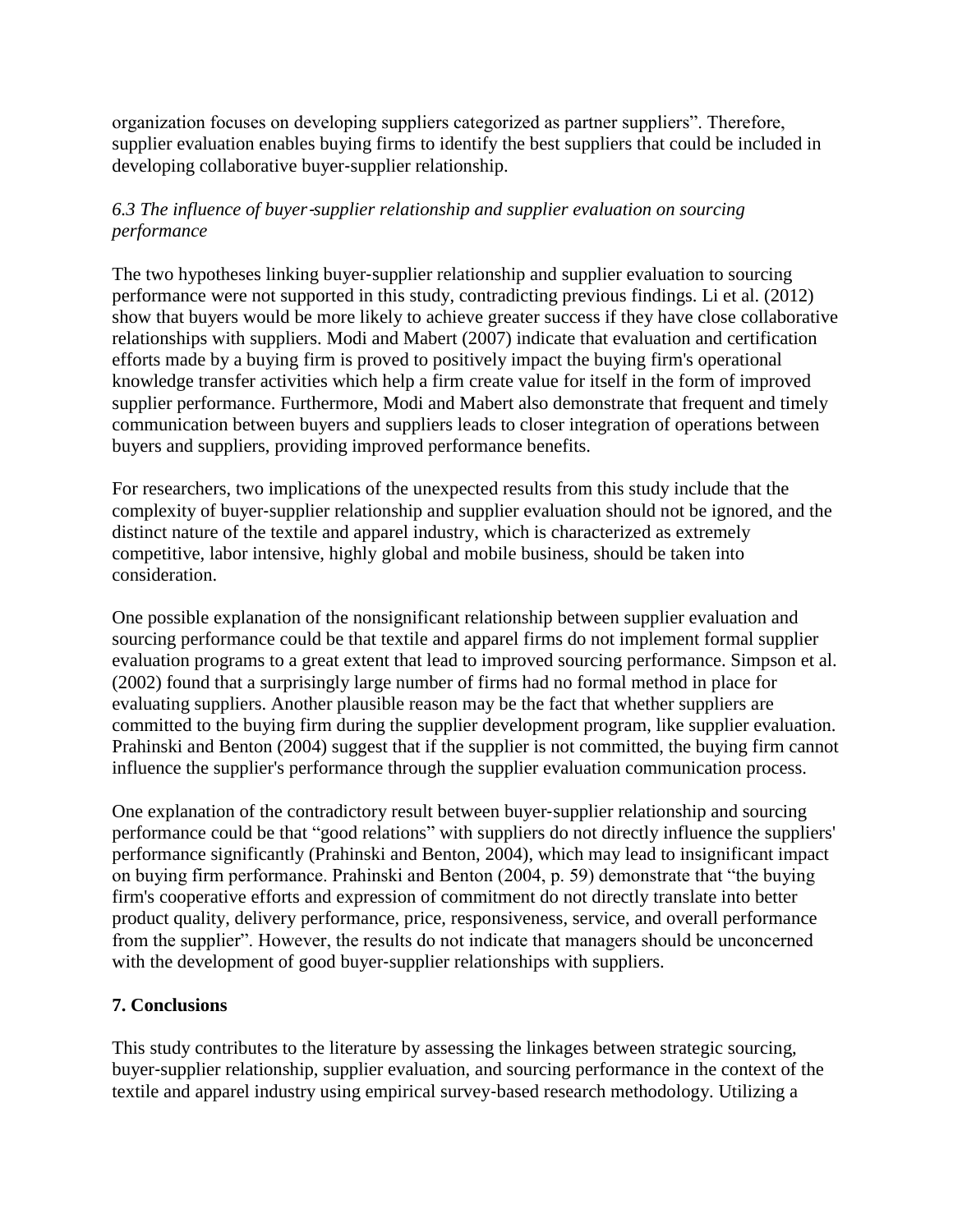multi-theoretical perspective, the study developed and examined a structural equation model connecting these variables, and found support of the significant and positive performance outcomes of strategic sourcing. Strategic sourcing is increasingly emphasized by textile and apparel firms, so this research fills a gap between theory and practice concerning this trend. The results provide compelling empirical support for incorporating sourcing in firm's strategic decision making to foster firm's strategic and operational competitive advantage.

Several limitations must be acknowledged, which may lead to future research. First, considering the complexity of buyer‐supplier relationship, a thorough and detailed operationalization and empirical assessment of the buyer‐supplier relationship concept and measures need to be developed and refined. Second, the complex and rich relationship between buyer-supplier relationship and sourcing performance deserves further study. The impact of supplier evaluation also needs to be reinvestigated to validate this study results. Third, some of the common limitations of survey-based research apply to this study as well, including the limitations arising from reliance on single key informants for subjective measures of sourcing performance and the need for further research improvements in future studies. Fourth, considering the dynamic, global nature of the textile and apparel industry, future research may consider including business climate factors, such as dynamism and industry competition. Moreover, the generalizability of current study findings to other industries may require additional investigation. Finally, future studies could also reveal other possible avenues for studying the performance outcomes of strategic sourcing in greater detail using a qualitative research design. The in‐depth interpretive approach could be fruitful for exploring and discovering new dimensions as well as identifying the actual nature of buyer‐supplier relationship and supplier evaluation in firm's strategic sourcing processes.

### **References**

- Abernathy, F.H., Volpe, A. and Weil, D. (2006), "The future of the apparel and textile industries: prospects and choices for public and private actors", Environment and Planning A, Vol. 38 No. 12, pp. 2207‐32.
- Åkesson, J., Jonsson, P. and Edanius‐Hällås, R. (2007), "An assessment of sourcing strategies in the Swedish apparel industry", International Journal of Physical Distribution & Logistics Management, Vol. 37 No. 9, pp. 740‐62.
- Barney, J. (1996), "The resource-based theory of the firm", Organization Science, Vol. 7 No. 5, pp. 469‐96.
- Bruce, M. and Daly, L. (2011), "Adding value: challenges for UK apparel supply chain management – a review", Production Planning & Control: The Management of Operations, Vol. 22 No. 3, pp. 210‐20.
- Carr, A.S. and Pearson, J.N. (1999), "Strategically managed buyer‐supplier relationships and performance outcomes", Journal of Operations Management, Vol. 17 No. 5, pp. 497‐519.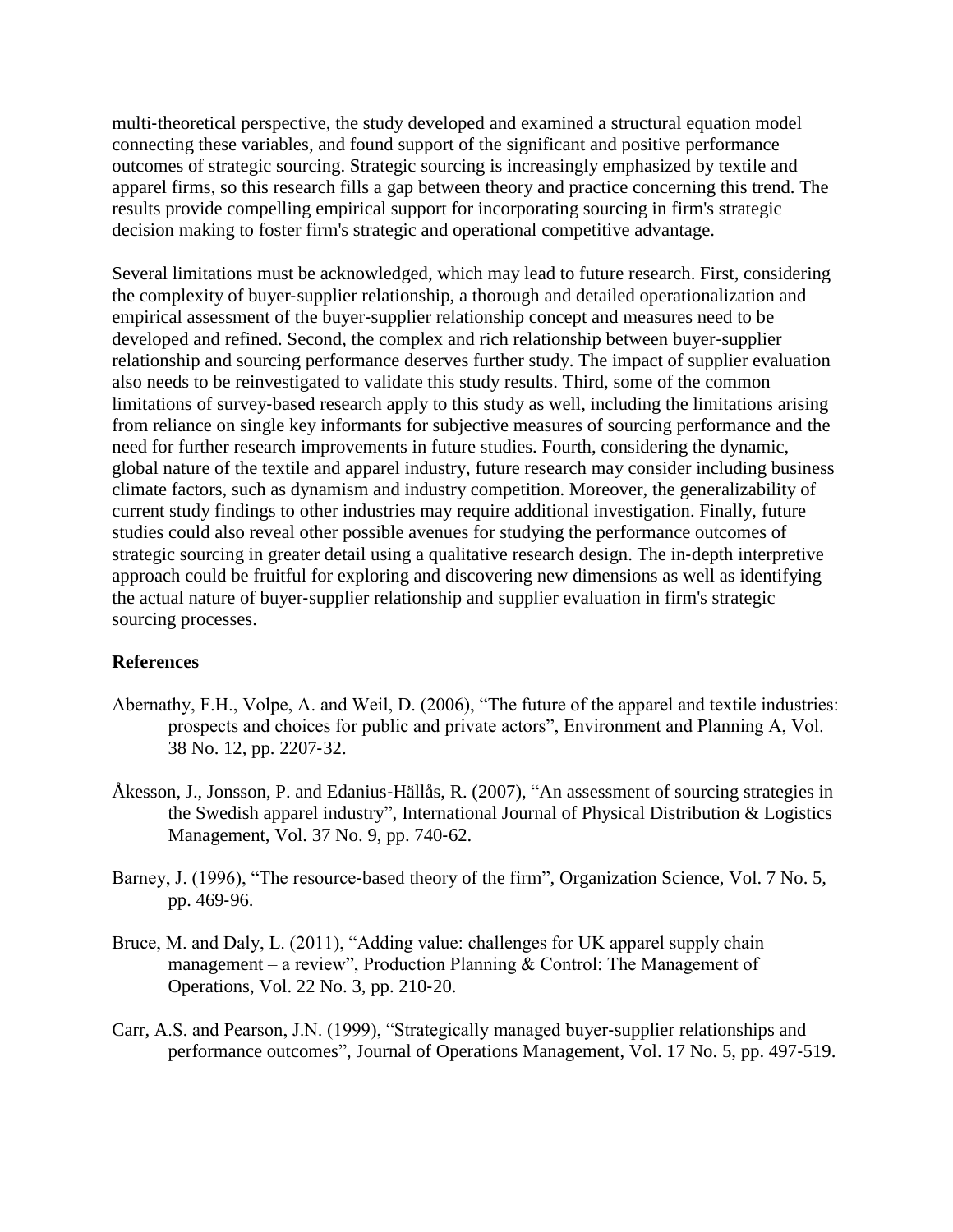- Carr, A.S. and Pearson, J.N. (2002), "The impact of purchasing and supplier involvement on strategic purchasing and its impact on firm's performance", International Journal of Operations & Production Management, Vol. 22 No. 9, pp. 1032‐53.
- Chan, T.C.T. and Chin, K.‐S. (2007), "Key success factors of strategic sourcing: an empirical study of the Hong Kong toy industry", Industrial Management & Data Systems, Vol. 107 No. 9, pp. 1391-416.
- Chen, I.J., Paulraj, A. and Lado, A.A. (2004), "Strategic purchasing, supply management, and firm performance", Journal of Operations Management, Vol. 22 No. 5, pp. 505‐23.
- Chiang, C.‐Y., Kocabasoglu‐Hillmer, C. and Suresh, N. (2012), "An empirical investigation of the impact of strategic sourcing and flexibility on firm's supply chain agility", International Journal of Operations & Production Management, Vol. 32 No. 1, pp. 49‐78.
- Cormican, K. and Cunningham, M. (2007), "Supplier performance evaluation: lessons from a large multinational organisation", Journal of Manufacturing Technology Management, Vol. 18 No. 4, pp. 352‐66.
- Cousins, P.D., Lawson, B. and Squire, B. (2008), "Performance measurement in strategic buyer‐ supplier relationships: the mediating role of socialization mechanisms", International Journal of Operations & Production Management, Vol. 28 No. 3, pp. 238‐58.
- DeVellis, R.F. (2003), Scale Development: Theory and Applications, 2nd ed., Sage, Thousand Oaks, CA.
- Dillman, D.A. (2000), Mail and Internet Surveys: The Tailored Design Method, 2nd ed., Wiley, New York, NY.
- Dobrzykowski, D.D., Tran, O. and Tarafdar, M. (2010), "Value co-creation and resource based perspectives for strategic sourcing", Strategic Outsourcing: An International Journal, Vol. 3 No. 2, pp. 106‐27.
- Dyer, J.H. and Singh, H. (1998), "The relational view: cooperative strategy and sources of interorganizational competitive advantage", The Academy of Management Review, Vol. 23 No. 4, pp. 660‐79.
- Gottfredson, M., Puryear, R. and Phillips, S. (2005), "Strategic sourcing: from periphery to the core", Harvard Business Review, Vol. 83 No. 2, pp. 132‐9.
- Hald, K.S. and Ellegaard, C. (2011), "Supplier evaluation processes: the shaping and reshaping of supplier performance", International Journal of Operations & Production Management, Vol. 31 No. 8, pp. 888‐910.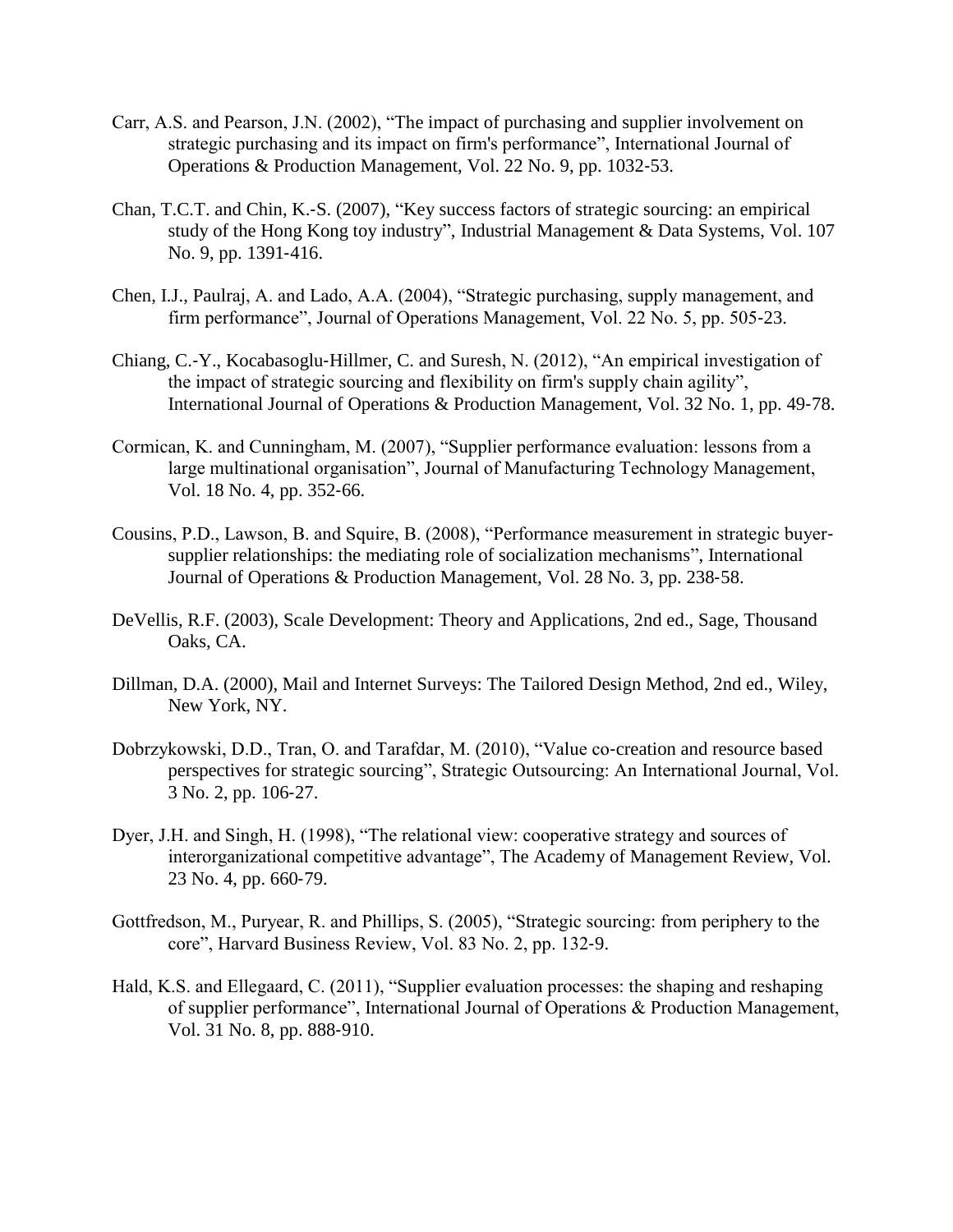- Kang, M., Wu, X. and Hong, P. (2009), "Strategic outsourcing practices of multi-national corporations (MNCs) in China", Strategic Outsourcing: An International Journal, Vol. 2 No. 3, pp. 240-56.
- Kocabasoglu, C. and Suresh, N.C. (2006), "Strategic sourcing: an empirical investigation of the concept and its practices in US manufacturing firms", Journal of Supply Chain Management, Vol. 42 No. 2, pp. 4‐16.
- Kumar, S. and Arbi, A.S. (2008), "Outsourcing strategies for apparel manufacture: a case study", Journal of Manufacturing Technology Management, Vol. 19 No. 1, pp. 73‐91.
- Li, W., Humphreys, P.K., Yeung, A.C.L. and Cheng, T.C.E. (2012), "The impact of supplier development on buyer competitive advantage: a path analytic model", International Journal of Production Economics, Vol. 135 No. 1, pp. 353‐66.
- MacCarthy, B.L. and Jayarathne, P.G.S.A. (2012), "Sustainable collaborative supply networks in the international clothing industry: a comparative analysis of two retailers", Production Planning & Control, Vol. 23 No. 4, pp. 252‐68.
- Miocevic, D. and Crnjak‐Karanovic, B. (2012), "The mediating role of key supplier relationship management practices on supply chain orientation – the organizational buying effectiveness link", Industrial Marketing Management, Vol. 41 No. 1, pp. 115‐24.
- Modi, S.B. and Mabert, V.A. (2007), "Supplier development: improving supplier performance through knowledge transfer", Journal of Operations Management, Vol. 25 No. 1, pp. 42‐ 64.
- Nunnally, J.C. (1978), Psychometric Theory, 2nd ed., McGraw‐Hill, New York, NY.
- Paulraj, A. and Chen, I.J. (2007), "Environmental uncertainty and strategic supply management: a resource dependence perspective and performance implications", Journal of Supply Chain Management, Vol. 43 No. 3, pp. 29‐42.
- Paulraj, A., Lado, A.A. and Chen, I.J. (2008), "Inter‐organizational communication as a relational competency: antecedents and performance outcomes in collaborative buyer‐ supplier relationships", Journal of Operations Management, Vol. 26 No. 1, pp. 45‐64.
- Prahinski, C. and Benton, W.C. (2004), "Supplier evaluations: communication strategies to improve supplier performance", Journal of Operations Management, Vol. 22 No. 1, pp. 39‐62.
- Prahinski, C. and Fan, Y. (2007), "Supplier evaluations: the role of communication quality", Journal of Supply Chain Management, Vol. 43 No. 3, pp. 16‐28.
- Raykov, T. and Marcoulides, G.A. (2000), A First Course in Structural Equation Modeling, Lawrence Erlbaum Associates, Mahwah, NJ. [Google Scholar]